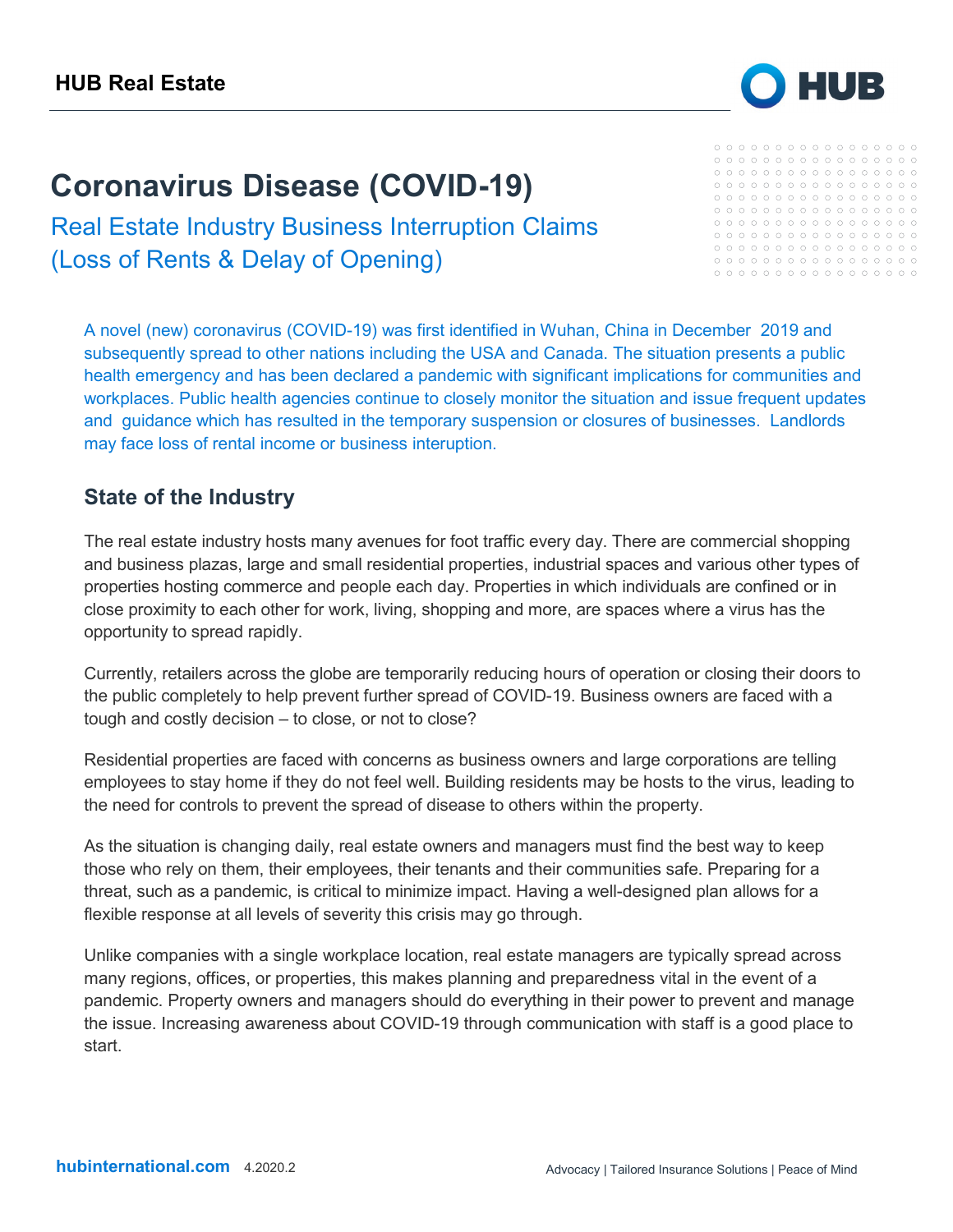

## **Business Interruption Claims**

Business Interruption, or Loss of Rents coverage, if purchased, is found in the first party property form for most real estate owner's policy and is subject to deductibles. There are limits expressed for three main types of coverage including building, personal property, and business interruption. There will be various other sub-limits throughout the policy.

An adjuster will be assigned to the claim once tendered. Their job is to determine if coverage is afforded based on the policy language. They will examine "what is covered" and "what is not covered" to make their determination.

To claim business interruption coverage, there needs to be a covered peril to trigger the policy. Adjusters usually start with:

- Direct Physical Damage
	- o Was there damage to the property itself?
- Location scheduled
	- o Was the damaged property intended to be insured?
- Covered peril / Virus exclusion
	- o Was a covered peril in the policy the cause of damage?
	- $\circ$  Is there a virus exclusion in the policy?

These are all important conditions to consider before presenting a claim.

There are many prominent law firms that will provide opinions, that despite the above, and with their help, coverage for business interruption coverage can be achieved.

What attorneys will look for in a policy:

- Ingress / Egress Clause
	- o Was the property barred from use?
- Civil Authority
	- o Did a Federal, State, Provincial, or local government agency not allow access to the property?
- Sue & Labor Clause (Preservation)
	- $\circ$  Was the loss of damage eminent, therefore the property needed to be secured from eminent loss?

Adjusters will argue that the above three clauses are not triggers for coverage for business interruption and will likely issue either a reservation rights while reviewing the claim further or deny the claim outright.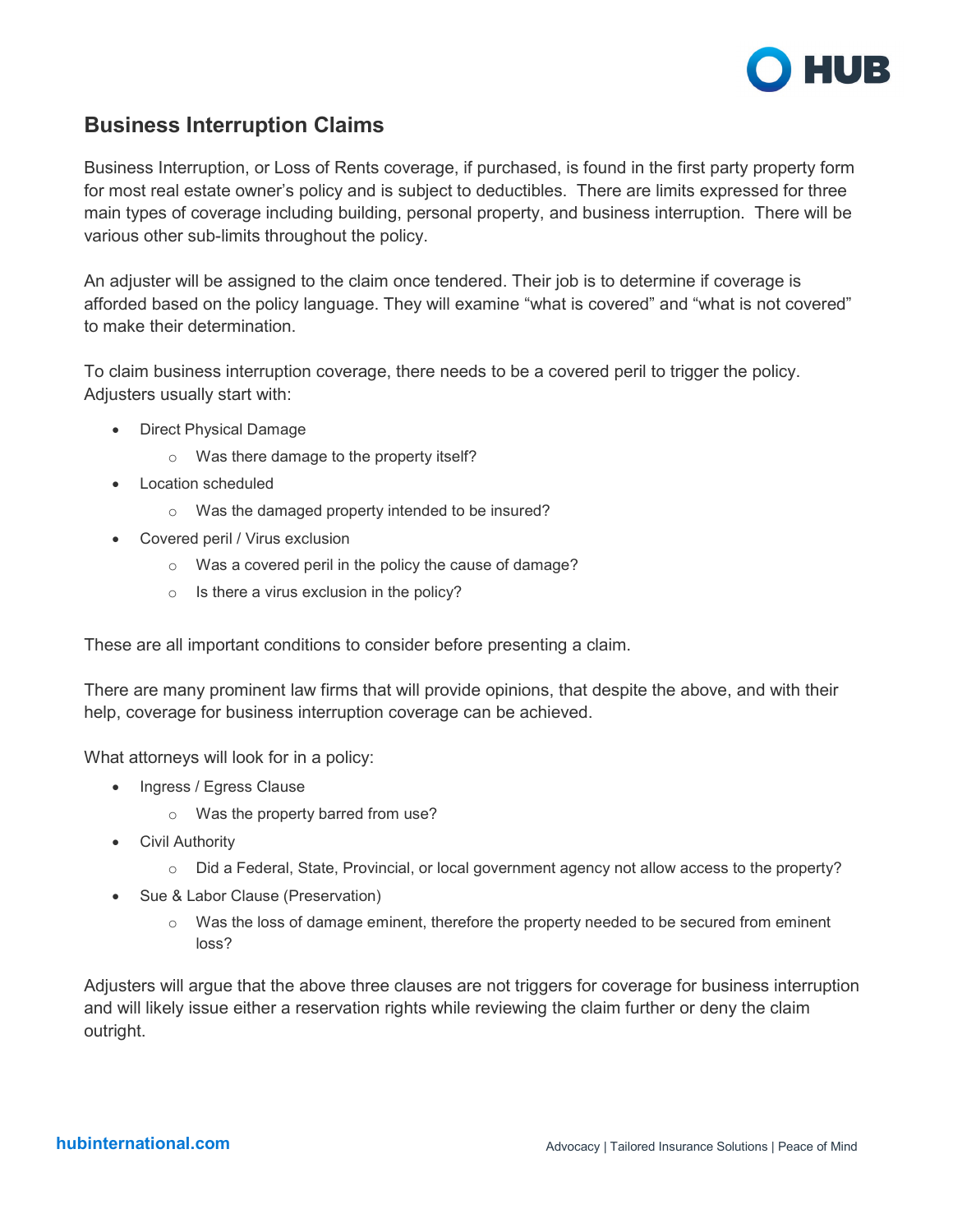

However, here's what to keep in mind when filing a claim:

- File as soon as loss occurs
- Expect reservation of rights or denial
- Duty to substantiate and prove claim is on the insured
- Keep track of the claim with three "buckets" of loss for Business Interruption:
	- o Expediting Expense
	- o Extra Expense
	- o Business Interruption Loss of Revenue and Loss of Rents
- HUB's duty: to present claim in best possible light to insurers for our clients.

## **Vacancy Clause**

#### What's next:

Real Estate clients should check their polices now for a "Vacancy Clause". Triple Net Properties are the most affected. Should a property become vacant for a period of time, there is a trigger to change, restrict, or cease coverage:

- Vacancy clauses triggered 30-60 days after a vacancy and can be one or more of the following:
	- o Can modify coverage from replacement cost to actual cash value (depreciation)
	- o Can delete vandalism coverage
	- o Can outright cease coverage for property damage
- In some policies there is a difference between definitions of "vacant" and "unoccupied"
	- $\circ$  Check your policy to see if there are these definitions and understand the difference
	- o May make a difference in policy restrictions
	- $\circ$  Notify your broker if your property is no longer being occupied and what actions you are taking to protect the property from loss.

## **Transfer of the Virus**

#### Infected individuals can spread COVID-19 through various methods:

- 1. Respiratory secretions, from a cough or sneeze may produce airborne droplets. These droplets can land in the mouth or nose of persons nearby or may be inhaled into the lungs.
- 2. Person-to-person among close contacts (about 6 feet). Person-to-person spread is thought to occur mainly via respiratory droplets produced when an infected person coughs or sneezes, similar to how influenza and other respiratory pathogens spread.
- 3. There is evidence that a person can get COVID-19 by touching a surface or object that has the virus on it and then touching their own mouth, nose, or eyes.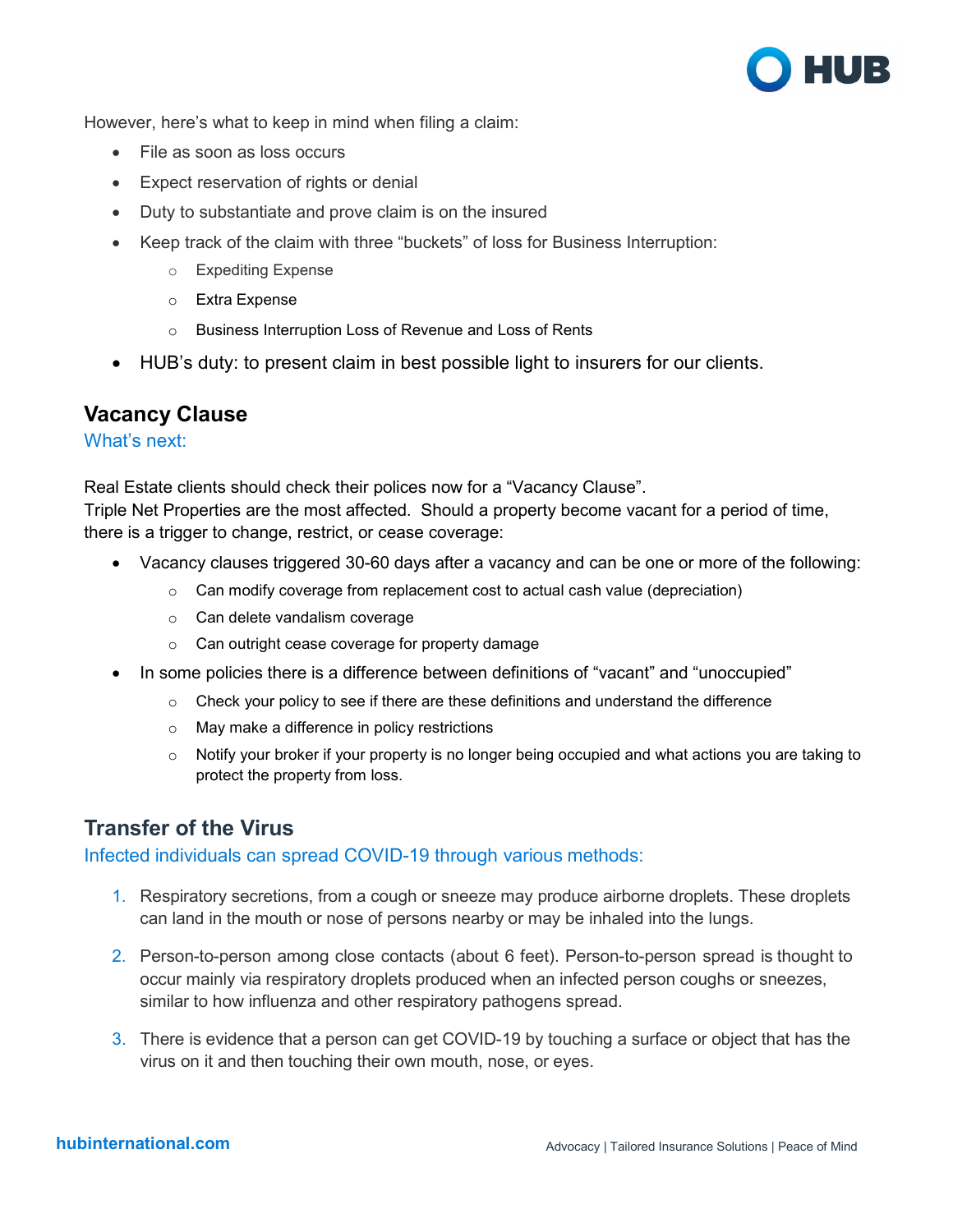

The COVID-19 virus is spreading easily and sustainably in the community in some affected geographic areas. The best way to prevent the illness is to avoid being exposed to the virus. Additionally, be sure to follow the guidance and recommendations from authoritative sources, such as the Center for Disease Control and Prevention (CDC) or the Public Health Agency of Canada.

## **Center for Disease Control (CDC) Recommendations**

Strategies for Minimizing Workplace Exposure

- Ensure flexible sick leave policies consistent with public health guidance and encourage sick employees to stay home.
- Separate sick employees who appear to have acute respiratory illness symptoms upon arrival to work or who become sick during the day.
- Emphasize good personal hygiene practices including frequent hand washing, sneeze & cough etiquette, and social distancing as much as practical.
- Perform routine environmental cleaning of frequently touched surfaces.
- Advise employees before traveling to take certain steps.
- Employees who are well but who have a sick family member at home with COVID-19 should notify their supervisor and refer to CDC guidance. Similarly, employees exposed to a co-worker with confirmed COVID-19 should refer to CDC guidance.

## **Tips for Real Estate Owners & Employers**

#### PLANNING

- The goal of a pandemic plan should be to reduce the spread of infection among your employees, residents, and tenants while minimizing the impact and maintaining business operations.
- Involve representatives from all departments in the planning process to be sure you cover all operations.
- Assess your workplace exposure by identifying the health risks your employees might face.
- Solidify back-up suppliers for critical building operations.
- Anticipate absenteeism and cross train employees to ensure work continues.
- Identify remote capabilities for employees (i.e. phone, computer systems) and how much on-site support will still be necessary.
- Failure to plan and act could create legal and liability exposures like negligence.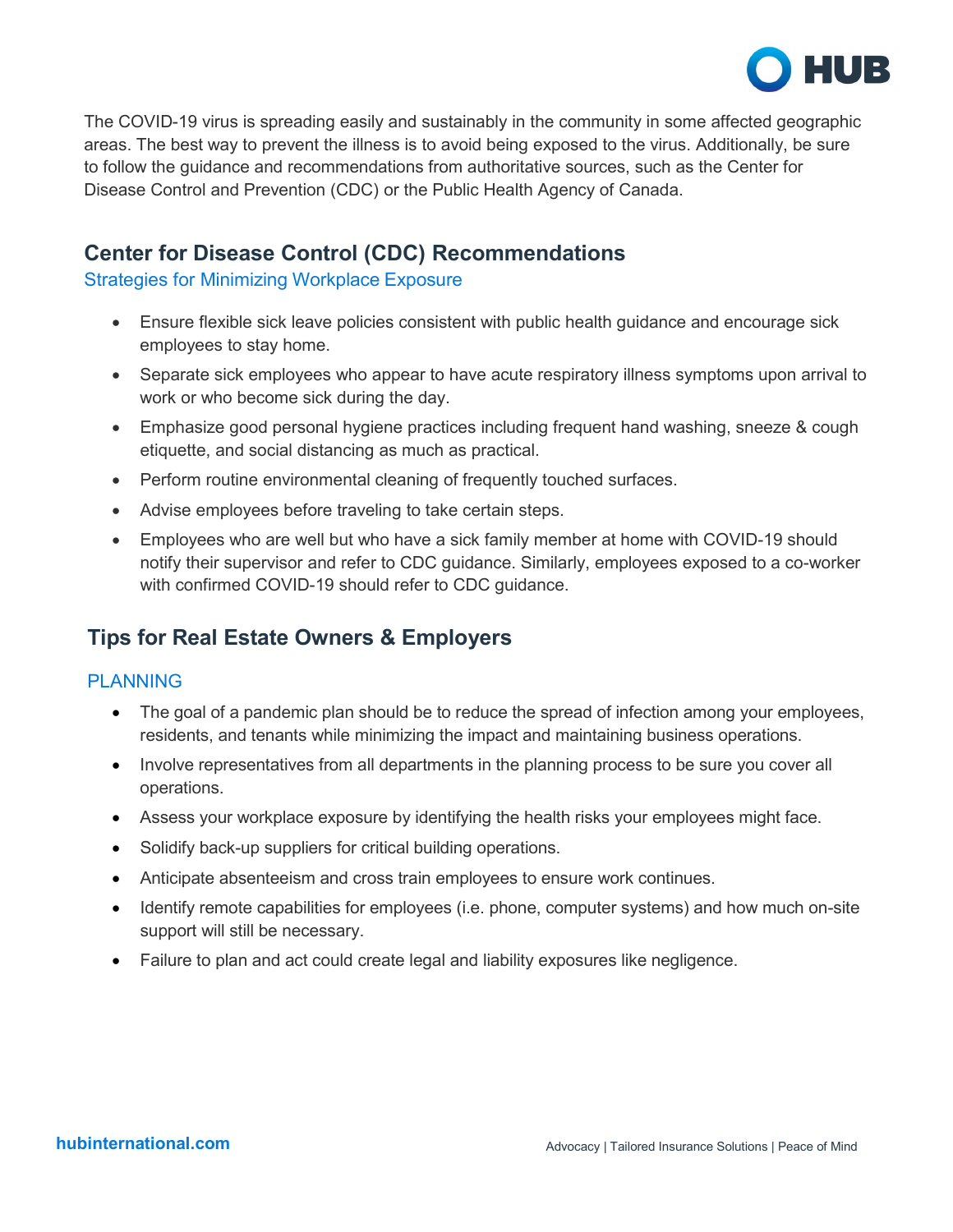

### STAFF COMMUNICATION

- Encourage good personal hygiene and provide additional hand sanitizer.
- Remind staff of social distancing: keep 6' whenever possible, limit vendor/3 $^{\text{rd}}$  party contact and avoid shaking hands.
- Communicate sick leave policies and consider adapting them as the pandemic evolves.

### **CI FANING**

- Implement increased cleaning schedules for high touch surfaces & objects.
- Provide employees with extra cleaning supplies and possibly hire additionally outside parties to assist in this increased cleaning effort.

#### RESIDENTIAL PROPERTIES

- As sick employees are told to stay home, consider extra precautions such as temporarily closing property community rooms, fitness centers, etc. to prevent the risk of spread to other residents or property managers in gathering spaces.
- Communicate to residents the importance of staying inside their unit if they feel ill or show any symptoms of the coronavirus.
- Determine if someone in a unit is ill before completing a maintenance request and consider delaying all requests other than emergency. (For emergencies: staff should wear mask and gloves in unit to be disposed after, and wash hands thoroughly.)
- Leasing staff should adhere to governmental mandates if showings are prohibited. If leasing staff will be holding showings, ask visitors if they are sick and consider the delay of showings.

#### COMMERCIAL PROPERTIES

- Make sure leases address potential business disruptions in a pandemic.
- Update "force majeure" clause (unforeseeable circumstances) in all contracts.
- Encourage your tenants to create their own business continuity & pandemic plan.

#### TENANT COMMUNICATION

- Offer staff contact information if they have questions or concerns.
- Provide dependable resources for the most up-to-date information.